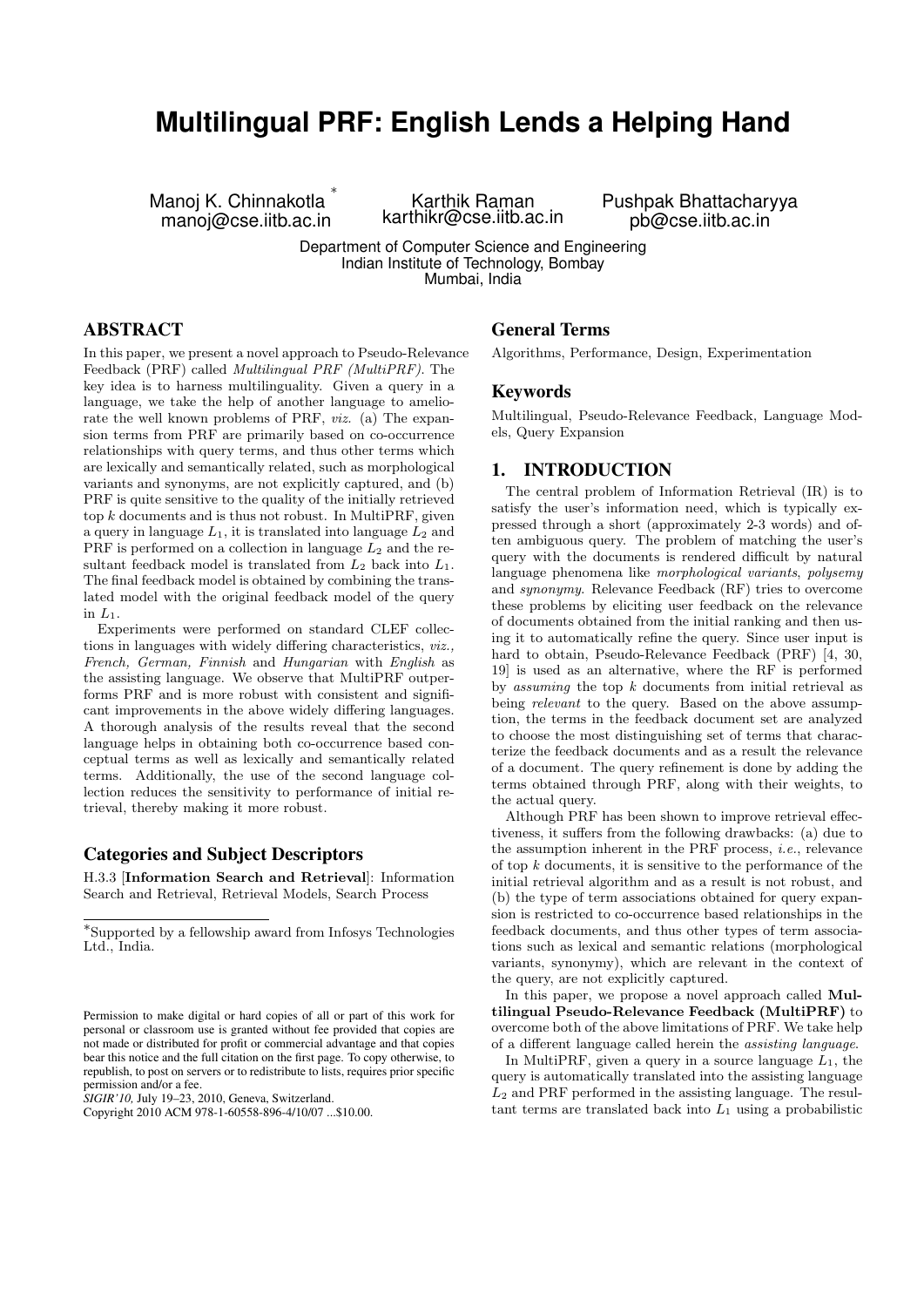bi-lingual dictionary. At the same time, a feedback model is also computed in  $L_1$  and finally combined with the feedback model obtained through the assisting language. The resultant model is finally used to re-rank the corpus and fetch a new ranked list of documents. Experiments on standard CLEF [3] collections in languages with widely divergent characteristics such as French, German, Finnish and Hungarian with English as the assisting language show that MultiPRF achieves significant performance improvement over monolingual PRF. A point about why English is used as the assisting language is in order here. English shares about 72% of the web content. Larger coverage typically ensures higher proportion of relevant documents in the top  $k$  retrieval [12]. This in turn ensures better PRF. Assisting the fact is the other fact that query processing in English is a simpler proposition than in most other languages due to English's simpler morphology and wider availability of NLP tools for English.

A thorough qualitative analysis of the results reveal that MultiPRF indeed overcomes the fundamental limitations of PRF. Firstly, since it relies on the PRF in two collections of different languages, it is more robust. Secondly, the assisting language helps in obtaining both co-occurrence based conceptual terms as well as lexically and semantically related terms. The proposed approach is especially attractive in the case of languages where the original retrieval is bad due to poor coverage of the collection and/or inherent complexity of query processing (for example term conflation) in those languages. For example, Hungarian has only 0.2% share of web content<sup>1</sup> with a rich morphology. Experiments also show that MultiPRF improves over monolingual PRF even when the query translation accuracy is sub-optimal.

The organization of the paper is as follows: In section 2, we discuss the related work in the area. Section 3 explains the Language Modeling (LM) based PRF approach which is used for performing monolingual PRF and which forms our baseline. We present the MultiPRF approach: our proposed model in Section 4. Section 5 presents the experimental set up and results followed by a discussion of these results in section 6. Finally, section 7 concludes the paper by summarizing observations and outlining possible directions for future work.

### 2. RELATED WORK

PRF has been effectively applied in various IR frameworks like vector space models, probabilistic IR and language modeling [4, 15, 17, 33]. Several approaches have been proposed to improve the performance and robustness of PRF. Some of the representative techniques are (i) to refine the feedback document set [19, 24], (ii) refining the terms obtained through PRF by selecting good expansion terms [5] and (iii) using selective query expansion [1, 7] and varying the importance of documents in the feedback set [25]. Another direction of work, often reported in the TREC Robust Track, is to use a large external collection like Wikipedia or the Web as a source of expansion terms [32, 27]. The intuition behind the above approach is that if the query does not have many relevant documents in the collection then any improvements in the modeling of PRF is bound to perform poorly due to query drift.

Several approaches have been proposed for including dif-

ferent types of lexically and semantically related terms during query expansion. Voorhees et al. [28] use Wordnet for query expansion and report negative results. Recently, random walk models [16, 6] have been used to learn a rich set of term level associations by combining evidence from various kinds of information sources mentioned so far like WordNet, co-occurrence relationships, web, morphological variants etc.,. Metzler et al. [18] propose a feature based approach called latent concept expansion to model term dependencies.

All the above mentioned approaches use the resources available within the language to improve the performance of PRF. However, we make use of a second language (English) to improve the performance of PRF. As mentioned earlier, this is an attractive proposition for languages where the original retrieval is bad due to poor coverage and inherent complexity of query processing due to rich morphology, word compounding etc.

The idea of using one language to improve the accuracy of another language in a specific task has been successfully tried for the problem of Word Sense Disambiguation (WSD) [8].

A recent work by Gao et al. [11] uses English to improve the performance over a subset of Chinese queries whose translations in English are unambiguous. They use interdocument similarities across languages to improve the ranking performance. The computation of cross language document level similarities between English and Chinese documents is done using a bi-lingual dictionary. However, cross language document similarity measurement is in itself known to be an equally hard problem especially without using parallel or comparable corpora [10]. Moreover, the scale of their experimentation is quite small and they demonstrate their approach only on a small class of queries in a single language.

# 3. PRF IN LANGUAGE MODELING FRAMEWORK

The Language Modeling (LM) Framework for IR offers a principled approach to model PRF. In the LM approach, the document and query are modeled using multinomial distribution over words called *document language model*  $P(w|D)$ and query language model  $P(w|\Theta_{Q})$  respectively. For a given query, the document language models are ranked based on their proximity to the query language model, measured using KL-Divergence.

$$
Rank(D,Q) = KL(\Theta_Q||D)
$$
  
= 
$$
\sum_w P(w|\Theta_Q) \cdot log \frac{P(w|\Theta_Q)}{P(w|D)}
$$

Since the query length is short, it is difficult to estimate the query language model accurately using the query alone. In PRF, the top  $k$  documents obtained through the initial ranking algorithm are assumed to be relevant and used as feedback for improving the estimation of  $\Theta_{\mathcal{Q}}$ . The feedback documents contain a mix of both relevant and noisy terms. The actual relevant terms modeled using the feedback language model  $\Theta_F$  is inferred from  $D_F$  based on a Generative Mixture Model [33] formulation.

<sup>1</sup> http://www.netz-tipp.de/languages.html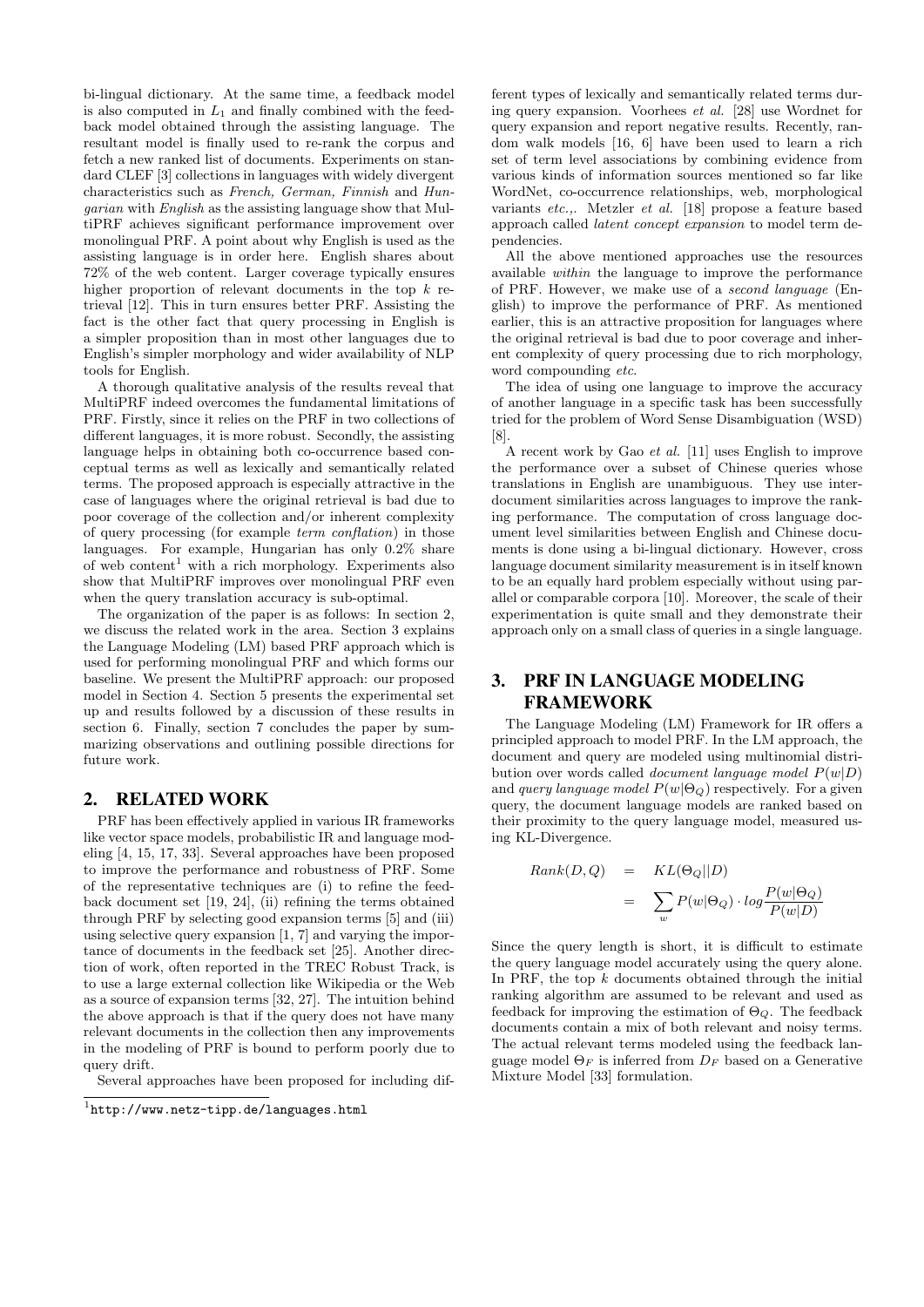

Figure 1: Schematic of the Multilingual Pseudo-Relevance Feedback Approach

# 3.1 Mixture Model for Estimating Feedback Model

Let  $D_F = \{d_1, d_2, \ldots, d_k\}$  be the top k documents retrieved using the initial ranking algorithm. Zhai and Lafferty [33] model the feedback document set  $D_F$  as a mixture of two distributions: (a) the feedback language model and (b) the *collection model*  $P(w|C)$ *.* Assuming a fixed mixture proportion  $\lambda$  in the feedback document set, the feedback language model is inferred using the EM Algorithm [9]. In the EM algorithm, the feedback model is iteratively refined by accumulating probability mass on most distinguishing terms which are more frequent in the feedback document set and less frequent across the entire collection. Let  $\Theta_F$  be the final converged feedback model. Later, in order to keep the query focus,  $\Theta_F$  is interpolated with the initial query model  $\Theta_Q$ to obtain the final query model  $\Theta_{Final}$ .

$$
\Theta_{Final} = (1 - \alpha) \cdot \Theta_Q + \alpha \cdot \Theta_F \tag{1}
$$

 $\Theta_{Final}$  is used to re-rank the corpus using the KL-Divergence ranking function to obtain the final ranked list of documents. Henceforth, we refer to the above PRF technique by as Model Based Feedback (MBF).

# 4. MULTILINGUAL RELEVANCE FEEDBACK (MULTIPRF)

In this section, we describe our main contribution - the Multilingual PRF approach. The schematic of the approach is shown in Figure 1.

Given a query  $Q$  in the source language  $L_1$ , we automatically translate the query using a query translation system into the assisting language  $L_2$ . We then rank the documents in the  $L_2$  collection using the query likelihood ranking function [14]. Using the top  $k$  documents, we estimate

| Symbol                                             | Description                                                                                                                     |
|----------------------------------------------------|---------------------------------------------------------------------------------------------------------------------------------|
| $\Theta_{L_1}^Q\\ \Theta_{L_1}^F\\ \Theta_{L_2}^F$ | Query Language Model<br>Feedback Language Model obtained from PRF in $L_1$                                                      |
| $\Theta_{L_1}^{\tilde{T}_{rans}}$                  | Feedback Language Model obtained from PRF in $L_2$<br>Feedback Model Translated from $L_2$ to $L_1$                             |
| $P_{L_2 \rightarrow L_1}$<br>$\beta, \bar{\gamma}$ | Probabilistic Bi-Lingual Dictionary from $L_2$ to $L_1$<br>Interpolation coefficients coefficients used in Multi-<br><b>PRF</b> |

Table 1: Glossary of Mathematical Symbols used in explaining MultiPRF

| Source Term | Top Aligned Terms in Target                  |
|-------------|----------------------------------------------|
| French      | English                                      |
| américain   | american, us, united, state, america         |
| nation      | nation, un, united, state, country           |
| etude       | study, research, assess, investigate, survey |
| German      | English                                      |
| flugzeug    | aircraft, plane, aeroplane, air, flight      |
| spiele      | play, game, stake, role, player              |
| verhältnis  | relationship, relate, balance, proportion    |

Table 2: Top Translation Alternatives for some sample words in Probabilistic Bi-Lingual Dictionary

the feedback model using MBF described in the previous section. Similarly, we also estimate a feedback model using the original query and the top  $k$  documents retrieved from the initial ranking in  $L_1$ . Let the resultant feedback models be  $\Theta_{L_2}^F$  and  $\Theta_{L_1}^F$  respectively.

The feedback model estimated in the assisting language  $\Theta_{L_2}^F$  is translated back into language  $L_1$  using a probabilistic bi-lingual dictionary  $P_{L_2 \to L_1}(f|e)$  from  $L_2 \to L_1$  as follows:

$$
P(f|\Theta_{L_1}^{Trans}) = \sum_{\forall e \text{ in } L_2} P_{L_2 \to L_1}(f|e) \cdot P(e|\Theta_{L_2}^F) \tag{2}
$$

The probabilistic bi-lingual dictionary  $P_{L_2 \to L_1}(f|e)$  is learned from a parallel sentence-aligned corpora in  $L_1 - L_2$  based on word level alignments. Tiedemann [26] has shown that the translation alternatives found using word alignments could be used to infer various morphological and semantic relations between terms. For example, in Table 2, we show the top translation alternatives for some sample words. For example, the French word  $américain$  (american) brings different variants of the translation like *american*, *america*, *us*, united, state, america which are lexically and semantically related. Hence, the probabilistic bi-lingual dictionary acts as a rich source of morphologically and semantically related feedback terms. During the step for translating the feedback model given in Equation 2, the translation model adds related terms in  $L_1$  which have their source as the term from feedback model  $\Theta_{L_2}^F$ .

The final MultiPRF model is obtained by interpolating the above translated feedback model with the original query model and the feedback model of language  $L_1$  as given below:

$$
\Theta_{L_1}^{Multi} = (1 - \beta - \gamma) \cdot \Theta_Q + \beta \cdot \Theta_{L_1}^F + \gamma \cdot \Theta_{L_1}^{Trans} \qquad (3)
$$

Since we want to retain the query focus during back translation the feedback model in  $L_2$  is interpolated with the translated query before translation. The parameters  $\beta$  and  $\gamma$ control the relative importance of the original query model, feedback model of  $L_1$  and the translated feedback model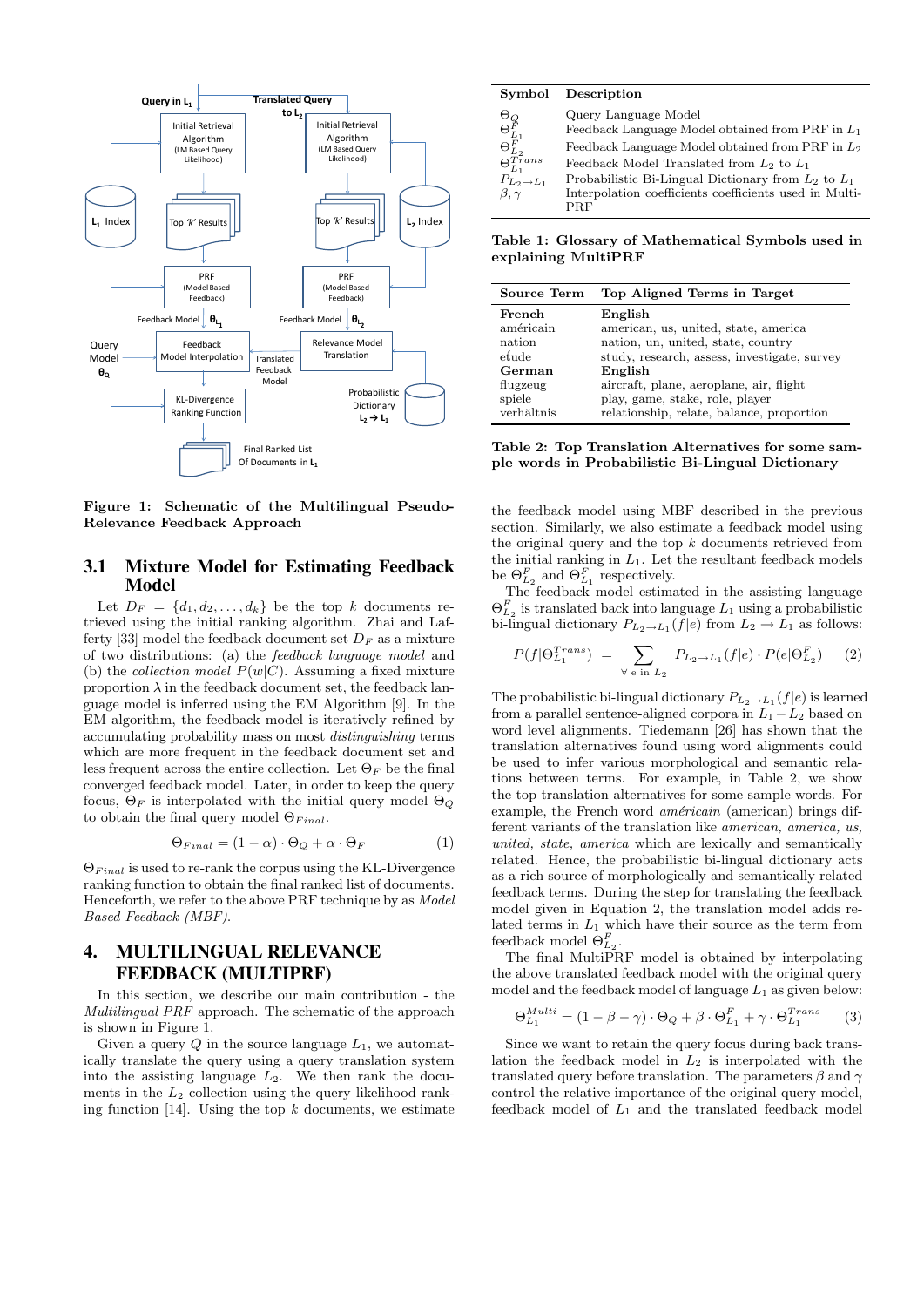| Language       | <b>CLEF Collection</b><br><b>Identifier</b>                                     | <b>Description</b>                                                 | Assisting<br><b>Collection Used</b> | No. of<br><b>Documents</b> | No. of Unique<br>Terms | <b>CLEF Topics (No. of</b><br>Topics) |
|----------------|---------------------------------------------------------------------------------|--------------------------------------------------------------------|-------------------------------------|----------------------------|------------------------|---------------------------------------|
|                | $EN-00+01+02$                                                                   | LA Times 94                                                        | $\overline{\phantom{0}}$            | 113005                     | 174669                 |                                       |
| English        | $EN-03+05+06$                                                                   | LA Times 94 + Glasgow Herald 95                                    | $\overline{a}$                      | 169477                     | 234083                 |                                       |
|                | FR-00                                                                           | Le Monde 94                                                        | $EN-00+01+02$                       | 44013                      | 127065                 | $1-40(29)$                            |
|                | $FR - 01 + 02$                                                                  | Le Monde 94, French SDA 94                                         | EN-00+01+02                         | 87191                      | 159809                 | 41-140 (88)                           |
| French         | FR-03+05                                                                        | Le Monde 94, French SDA 94, 95                                     | $EN-03+05+06$                       | 129806                     | 182214                 | 141-200 & 251-300 (99)                |
|                | <b>FR-06</b><br>DE-00<br>$DE-01+02$<br>$DE-03$<br>$FI-02+03+04$<br><b>HU-05</b> | Le Monde 94, 95, French SDA 94, 95                                 | EN-03+05+06                         | 177452                     | 231429                 | 301-350 (48)                          |
|                |                                                                                 | Frankfurter Rundschau 94<br>Der Spiegel 94/95                      | EN-00+01+02                         | 153694                     | 791093                 | $1-40(33)$                            |
| German         |                                                                                 | Frankfurter Rundschau 94, Der Spiegel<br>94, 95, German SDA 94     | EN-00+01+02                         | 225371                     | 782304                 | 41-140 (85)                           |
|                |                                                                                 | Frankfurter Rundschau 94, Der Spiegel<br>94, 95, German SDA 94, 95 | EN-03+05+06                         | 294809                     | 867072                 | 141-200 (51)                          |
| <b>Finnish</b> |                                                                                 | Aamulehti 94-95                                                    | $EN-03+05+06$                       | 55344                      | 531160                 | 91-250 (119)                          |
| Hungarian      |                                                                                 | Magyr Hirlap 2002                                                  | EN-03+05+06                         | 49530                      | 256154                 | 251-300 (48)                          |
|                |                                                                                 |                                                                    |                                     |                            |                        |                                       |

Table 3: Details of the CLEF Datasets used for Evaluating the MultiPRF approach. The number shown in brackets of the final column CLEF Topics indicate the actual number of topics used during evaluation.

obtained from  $L_1$  and are tuned based on the choice of collection in  $L_1$  and  $L_2$ .

# 5. EXPERIMENTAL SETUP

We evaluate the performance of our system using the standard CLEF evaluation data [3] in four widely differing languages - French, German, Finnish and Hungarian using more than 600 topics. We use English as the assisting language. The details of the collections, their corresponding topics and the assisting collections used for MultiPRF are given in Table 3. Note that we choose the English assisting collection such that the coverage of topics is similar to that of the original corpus so as to get meaningful feedback terms. In all the topics, we only use the title field. We ignore the topics which have no relevant documents as the true performance on those topics cannot be evaluated.

We use the Terrier IR platform [21] for indexing the documents. We perform standard tokenization, stop word removal and stemming. We use the Porter Stemmer for English and the stemmers available through the Snowball<sup>2</sup> package for French, German, Finnish and Hungarian. Other than these, we do not perform any other processing on German, Finnish and Hungarian. However, in French, since some function words like  $l'$ ,  $d'$  etc., occur as prefixes to a word, we strip them off during indexing and query processing, since that caused the baseline performance to decrease. We use standard evaluation measures like MAP, P@5 and P@10 for evaluation. Additionally, for assessing robustness, we use the Geometric Mean Average Precision (GMAP) metric [23] which is also used in the TREC Robust Track [27].

The probabilistic bi-lingual dictionary used in MultiPRF was learnt automatically by running GIZA++ - a word alignment tool [20] on a parallel sentence aligned corpora. For French-English, German-English and Finnish-English language pairs, we used the Europarl Corpus [22] and in case of Hungarian-English, we used the Hunglish Corpus<sup>3</sup>.

We make use of off-the-shelf translation systems available

in the above language pairs. We use Google Translate<sup>4</sup> as the query translation system as it has been shown to perform well for query translation [29]. Later, we show that our approach is not dependent on Google Translate, and report results using a basic SMT system for query translation. For this, we evaluate the quality of the above Query Translation systems and analyze their impact on the quality of our results. In the pathological case of term not being found in English after query translation, we only perform MBF on the source language  $L_1$ .

We use the MBF approach explained in Section 3.1 as a baseline for all our comparisons. We use two-stage Dirichlet smoothing with the optimal parameters tuned based on the collection [34]. We tune the parameters of MBF, specifically  $\lambda$  and  $\alpha$ , and choose the values which give the optimal performance on a given collection. We uniformly set the number of feedback documents, *i.e.*,  $k$  as 10 *i.e.* top ten documents. The overall results are shown in Table 4. We observe that the optimal values of interpolation coefficients  $\beta$ ,  $\gamma$  in MultiPRF are almost uniform across collections and vary in the range 0.4-0.48.

### 6. RESULTS AND DISCUSSION

As in Table 4, the results show that the MultiPRF approach with English as the assisting language significantly outperforms the MBF approach across all datasets of all the chosen languages. We consistently observe significant improvements in MAP (between 4% to 8%), P@5 (between  $4\%$  to  $39\%$ ) and P@10 (around  $4\%$  to  $22\%$ ). The MultiPRF approach is also more robust than plain MBF as reflected in the improvements obtained in GMAP scores (between 15% to 730%). This could be attributed in part to the reduced sensitivity of our approach to the number of relevant documents in the feedback set of the source language. An analysis of the overall results reveal that MultiPRF leverages the performance in English language and adds relevant terms like morphological variants and synonyms in addition to co-occurrence based term relations. Besides this, it also

 $^{2}$ http://snowball.tartarus.org/index.php

 $^3$ http://mokk.bme.hu/resources/hunglishcorpus

<sup>4</sup> http://translate.google.com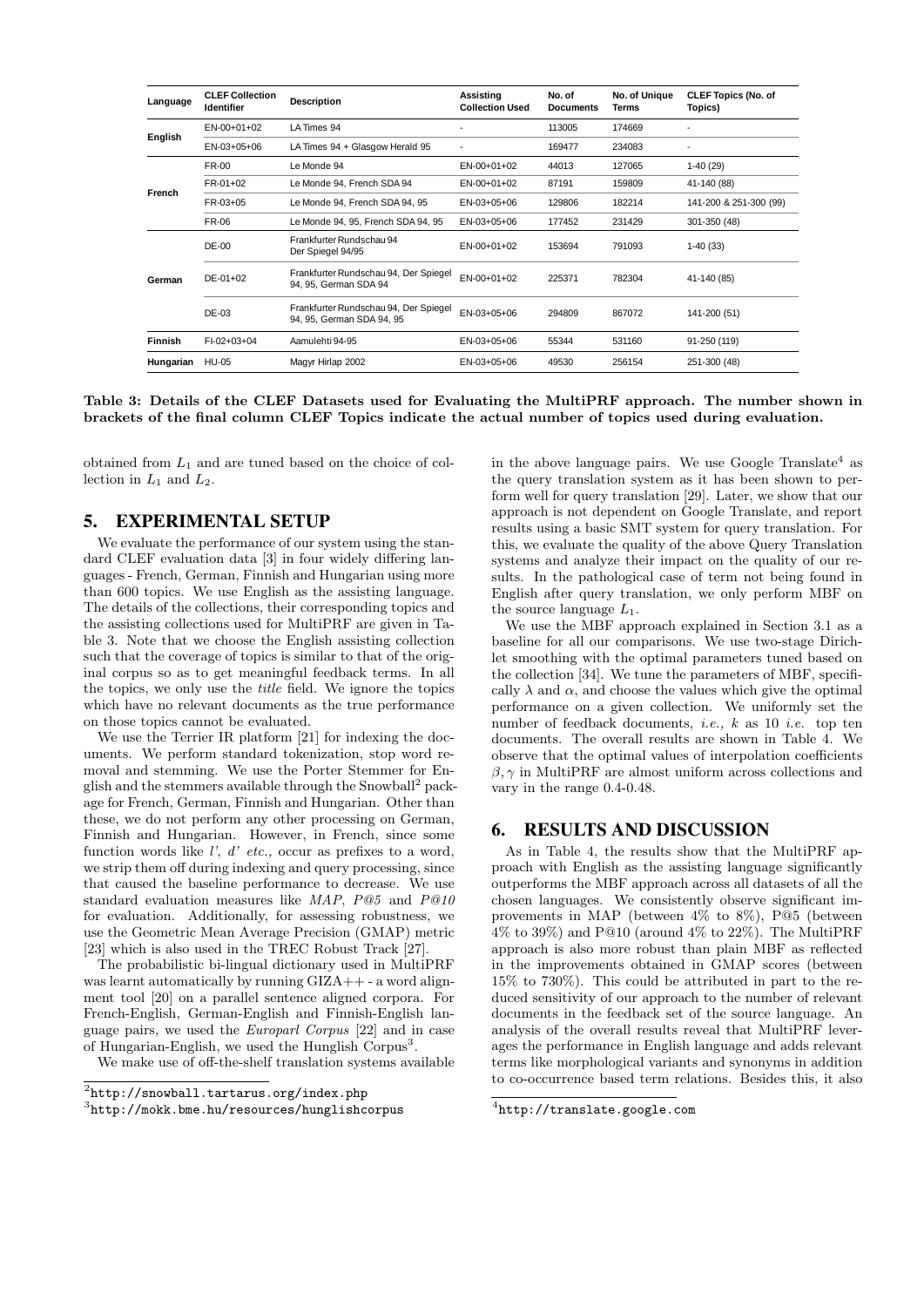|                   | <b>MAP</b> |                    |                   |            | P@5    |                    |            | P@10   |                    |            | <b>GMAP</b> |                    |  |  |
|-------------------|------------|--------------------|-------------------|------------|--------|--------------------|------------|--------|--------------------|------------|-------------|--------------------|--|--|
| <b>Collection</b> | <b>MBF</b> | MultiPRF % Improv. |                   | <b>MBF</b> |        | MultiPRF % Improv. | <b>MBF</b> |        | MultiPRF % Improv. | <b>MBF</b> |             | MultiPRF % Improv. |  |  |
| <b>FR-00</b>      | 0.4220     | 0.4393             | 4.10              | 0.4690     | 0.5241 | 11.76‡             | 0.4000     | 0.4000 | 0.00               | 0.2961     | 0.3413      | 15.27              |  |  |
| FR-01+02          | 0.4342     | 0.4535             | 4.43 <sup>‡</sup> | 0.4636     | 0.4818 | 3.92               | 0.4068     | 0.4386 | $7.82 +$           | 0.2395     | 0.2721      | 13.61              |  |  |
| FR-03+05          | 0.3529     | 0.3694             | 4.67‡             | 0.4545     | 0.4768 | 4.89#              | 0.4040     | 0.4202 | 4‡                 | 0.1324     | 0.1411      | 6.57               |  |  |
| <b>FR-06</b>      | 0.3837     | 0.4104             | 6.97              | 0.4917     | 0.5083 | 3.39               | 0.4625     | 0.4729 | 2.25               | 0.2174     | 0.2810      | 29.25              |  |  |
| <b>DE-00</b>      | 0.2158     | 0.2273             | 5.31              | 0.2303     | 0.3212 | 39.47#             | 0.2394     | 0.2939 | 22.78#             | 0.0023     | 0.0191      | 730.43             |  |  |
| DE-01+02          | 0.4229     | 0.4576             | $8.2^{\ddagger}$  | 0.5341     | 0.6000 | 12.34 <sup>‡</sup> | 0.4864     | 0.5318 | $9.35+$            | 0.1765     | 0.2721      | 9.19               |  |  |
| <b>DE-03</b>      | 0.4274     | 0.4355             | 1.91              | 0.5098     | 0.5412 | 6.15               | 0.4784     | 0.4980 | 4.10               | 0.1243     | 0.1771      | 42.48              |  |  |
| $FI-02+03+04$     | 0.3966     | 0.4246             | 7.06#             | 0.3782     | 0.4034 | 6.67‡              | 0.3059     | 0.3319 | $8.52 +$           | 0.1344     | 0.2272      | 69.05              |  |  |
| <b>HU-05</b>      | 0.3066     | 0.3269             | $6.61*$           | 0.3542     | 0.4167 | 17.65‡             | 0.3083     | 0.3292 | $6.76+$            | 0.1326     | 0.1643      | 23.91              |  |  |

Table 4: Results comparing the performance of MultiPRF approach over the baseline MBF approach on CLEF collections. Results marked as  $^{\ddagger}$  indicate that the improvement was found to be statistically significant over the baseline at 90% confidence level  $(\alpha = 0.01)$  when tested using a paired two-tailed t-test.

| TOPIC NO.                          | <b>ORIGINAL QUERY</b>                                  | <b>TRANSLATED</b><br><b>ENGLISH QUERY</b>                | <b>MBF</b><br><b>MAP</b> | <b>MPRF</b><br><b>MAP</b> | MBF - Top Representative Terms (With meaning)                                                                                                                                             | <b>MultiPRF - Top Representative Terms (With</b><br>meaning)                                                                                |
|------------------------------------|--------------------------------------------------------|----------------------------------------------------------|--------------------------|---------------------------|-------------------------------------------------------------------------------------------------------------------------------------------------------------------------------------------|---------------------------------------------------------------------------------------------------------------------------------------------|
| FRENCH '00.<br>TOPIC <sub>33</sub> | Tumeurs et génétique                                   | Tumors and<br>Genetics                                   | 0.0414 0.2722            |                           | malad (ill), tumeur (tumor), recherch (research),<br>canc (cancer), yokoham, hussein                                                                                                      | tumor (tumor), génet, canc, gen, malad, cellul<br>(cellular), recherch                                                                      |
| FRENCH '03<br>TOPIC 198            | Oscar honorifique<br>pour des réalisateurs<br>italiens | Honorary Oscar<br>for Italian<br>filmmakers              |                          | 0.1238 0.4324             | italien, président (president), oscar, gouvern<br>(governer), scalfaro, spadolin                                                                                                          | film, italien, oscar, honorair (honorary), cinem<br>(film), cinéast (filmmaker), réalis (achieve),<br>produit(product)                      |
| TOPIC 317                          | FRENCH '06. Les Drogues Anti-<br>cancer                | The Anti-Cancer<br>Drugs                                 | 0.001                    | 0.1286                    | drogu (drugs), anti, trafic (trafficking), entre<br>(between), légalis (legalise), canc, malad, cocaïn,<br>afghanistan, iran                                                              | canc, drogu, recherch, malad, trait, taxol, glaxo,<br>cancer                                                                                |
| <b>GERMAN</b><br>'02. TOPIC<br>115 | Scheidungsstatistiken Divorce Statistics               |                                                          | 0.2206 0.4463            |                           | prozent (percent), unterstutz (supporters), frau<br>(woman), minderjahr (underage), scheidung<br>(divorce)                                                                                | statist, scheidung, zahl (number), elt (parent),<br>kind (child), famili, geschied (divorced),<br>getrennt (separated), ehescheid (divorce) |
| <b>GERMAN</b><br>'03. TOPIC<br>147 | Ölunfälle und Vögel                                    | Birds and Oil Spills 0.0128 0.1184                       |                          |                           | rhein (rhine), olunfall (oil spill), fluss (river), ol (oil)<br>heizol (fuel/oil), tank (tanker)                                                                                          | ol, olverschmutz (oil pollution), vogel (bird),<br>erdol (petroleum), olp (oil slick), olunfall,<br>gallon, vogelart (bird species)         |
| FRENCH '05<br>TOPIC 274            | Bombes actives de la<br>Seconde Guerre<br>Mondiale     | Active bombs of<br>the Second World 0.6182 0.3206<br>War |                          |                           | bomb, guerr(war), mondial (world), vill(city),<br>découvert(discovery), second, explos, alemagn<br>(germany), allemand (german)                                                           | guerr, mond(world), deuxiem (second), activ,<br>bombard, japon(japan), hiroshim, nagasak,<br>atom, nucléair (nuclear)                       |
| <b>GERMAN</b><br>'03. TOPIC<br>188 | Deutsche<br>Rechtschreibreform                         | German spelling<br>reform                                |                          | 0.8278 0.6776             | deutsch, reform, spiegel (reflect),<br>rechtschreibreform (spelling reform), sprach<br>(language), osterreich (austria), rechtschreib<br>(spelling), wien (vienna), schweiz (switzerland) | deutsch, reform, deutschland (Germany),<br>clinton, deutlich (clearly), president, berlin,<br>europa, gipfel(summit), bedeut(important)     |

#### Table 5: Qualitative comparison of feedback terms given by MultiPRF and MBF on representative queries where positive and negative improvements were observed in French and German collections.

improves the performance of some queries where the PRF performance was poor to start with, by bringing in related terms through PRF in  $L_2$  and back translation.

To illustrate the qualitative improvement in feedback terms, a detailed analysis of a few representative queries is presented in Table 5. Based on the above analysis, the improvements obtained by MultiPRF approach could be mainly attributed to one of the following three reasons:- (a) Retrieval Performance in  $L_2$  is good and the resultant feedback model contains a lot of relevant terms, which when brought back to  $L_1$  via back-translation leads to improvement. (b) During the back-translation process, important synonyms and popular morphological variants (inflectional forms) of key terms are found, which otherwise were missing from the Model-Based feedback model. and (c) A combination of both the above factors.

For example, consider the French Query "Oscar honorifique pour des réalisateurs italiens", meaning "Honorary Oscar for Italian Filmmakers". Model Based Feedback on French expands the query using the top retrieved documents of

the initial retrieval. However, here it introduces significant topic drift towards Oscar Scalfaro (a former Italian President) and Italian politics thus causing words such as {scalfaro, spadolin, gouvern}. However, feedback in English produces relevant terms, which on translation back into French, introduces terms such as  $\{cinem, cinéast,$  réalis $\}.$ This wrenches back the focus of the query from the political domain to the intended film domain, thus leading to performance increase. Another example of this phenomenon is the query "Les Drogues Anti-Cancer" (Anti-Cancer Drugs). Here too MBF causes drift away from the intended meaning and instead to Drug-Trafficking, by introducing terms such as {traffic, entre, afghanistan}, which causes very poor performance on the query. MultiPRF however utilizes the good feedback performance of English on this query, to generate a set of very relevant French terms such as {recerch, taxol, glaxo}. Hence the drift from the intended meaning towards drug-trafficking is corrected, by the introduction of the above mentioned terms, which help in bringing up the performance on this query. These examples demonstrate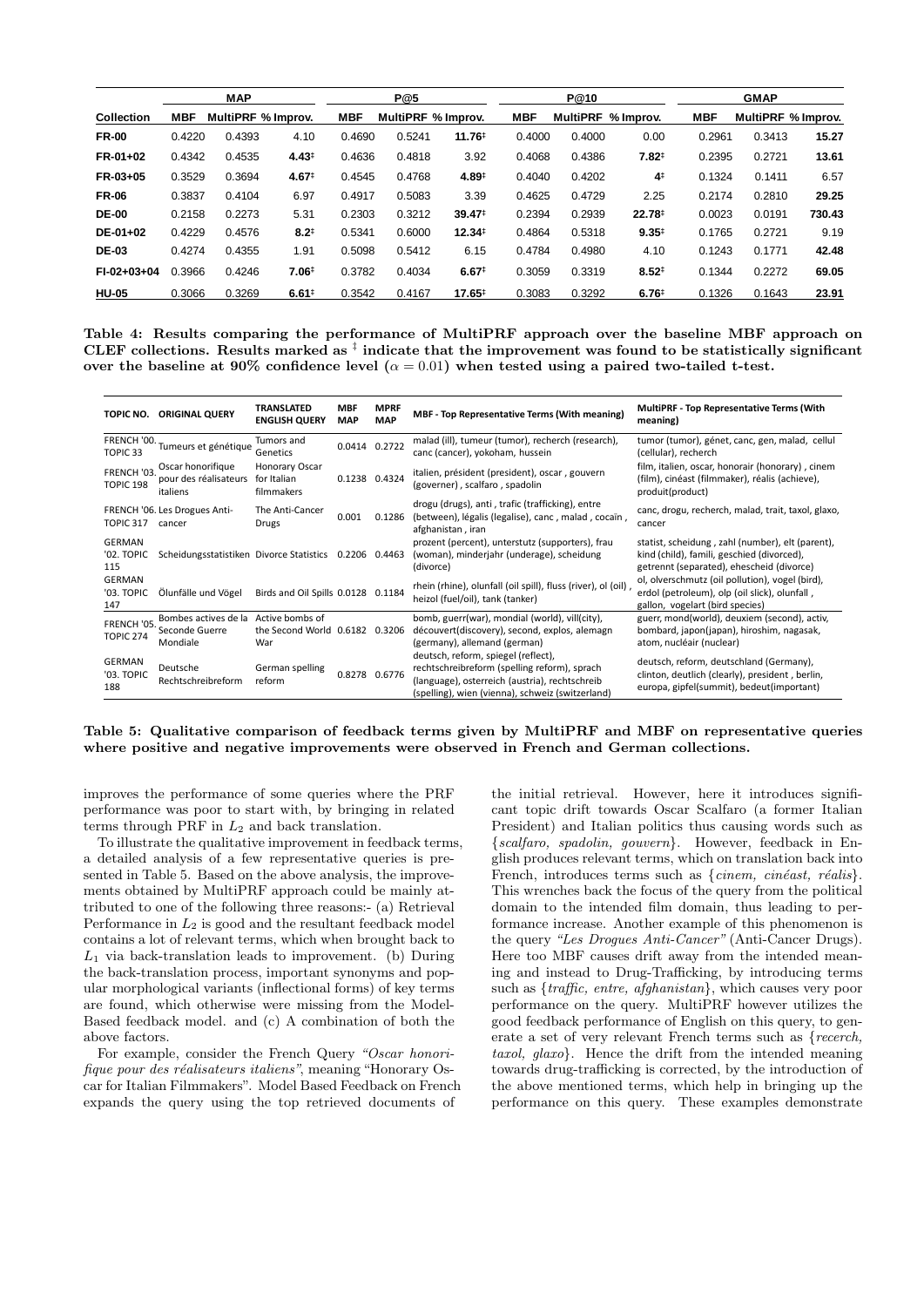| Corpus         | Google Translate | SMT  |
|----------------|------------------|------|
| $FR-01+02$     | 0.93             | 0.67 |
| $FR - 03 + 05$ | 0.88             | 0.77 |
| $DE-01+02$     | 0.93             | 0.64 |
| $DE-0.3$       | 0.81             | 0.58 |

Table 6: Comparison of Query Translation Quality using Google Translate and SMT system trained on Europarl Corpus on a scale of 0-1.

the robustness of the MultiPRF approach and the reduced sensitivity to the relevance of the top documents from the initial retrieval.

Apart from this we also see improvements on queries due to introduction of synonyms and other semantically related terms. For example, on the German query "Olunfälle und Vögel" meaning "Birds and Oil Spills", MBF performs poorly with many irrelevant terms introduced in the feedback model. However English finds some relevant terms, and additionally adds many terms to the feedback model, which are synonyms/semantically related to oil spills and birds, such as {olverschmutz, ol, olp, vogelart}. This helps in bringing up more relevant documents while reducing drift.

# 6.1 Effect of Query Translation Quality

Accurate Query Translation is fundamental to MultiPRF. As explained earlier, we chose *Google Translate* mainly due to its ease of availability. In this section, we study the impact of varying translation quality on the performance of our approach. We train a Statistical Machine Translation (SMT) system, on the French-English and German-English language pairs, by running an off-the-shelf publicly available tools like Moses [13] on Europarl corpora. The above SMT system is quite simple because we do not perform any language-specific processing or any parameter tuning to improve the performance of the system and also it is limited by the domain of the parallel corpora which is parliamentary proceedings. To correlate the translation quality with the performance of MultiPRF, we evaluated the query translations produced by Google Translate and SMT system on a three-point scale between 0 and 1 (0 - Completely Wrong Translation, 0.5 - Translation not optimal but query intent partially conveyed and 1 - Query intent completely conveyed). The results are shown in Table 6. We compare the performance of MultiPRF using Google Translate, Basic SMT system, and ideal query translations. The ideal translations were obtained by manually fixing some of the errors in the above two systems. The performance on ideal query translations gives an idea of the upper bound on the performance of MultiPRF. The results of our evaluation are shown in Table 7.

As expected, the performance of MultiPRF on ideal translations is the best followed by Google Translate and the Basic SMT system. The results demonstrate that translation using the basic SMT system improves over monolingual MBF, especially P@5 and P@10. This shows that the performance of MultiPRF improves performance with any reasonably good query translation system.

|        | Source              | Assisting          | in Source  | No. of Docs. No. of Docs.<br>in Assisting |               |               |
|--------|---------------------|--------------------|------------|-------------------------------------------|---------------|---------------|
|        | Language Collection | Collection         | Collection | Collection                                | <b>MAP</b>    | <b>GMAP</b>   |
| German | $DE-01+02$          | DE-03              | 225371     | 294809                                    |               | 0.4445 0.2328 |
|        | DF-01+02            | EN-00+01+02 225371 |            | 113005                                    |               | 0.4576 0.2721 |
| French | $FR - 01 + 02$      | <b>FR-06</b>       | 87191      | 177452                                    | 0.4394 0.2507 |               |
|        | $FR - 01 + 02$      | EN-00+01+02 87191  |            | 113005                                    | 0.4535        | 0.2721        |

Table 8: Comparison of MultiPRF performance with MBF using an assisting collection in the same language. The coverage of the source and assisting collections is also given for comparison.

# 6.2 Comparison with Assisting Collection in Same Language

One of the prime reasons for improvement in MultiPRF performance is good monolingual performance of assisting collection. The natural question which may then arise is whether the assisting collection needs to be in a different language. In this section, we study the performance of MultiPRF when the assisting collection is in the same language. Given a query, we use MBF on both source and assisting collections and interpolate the resultant feedback models. The final interpolated model is used to rerank the corpus and produce the final results. For the experiments, we use the French and German collections (FR-01+02, DE-01+02) since they have additional collections (FR-06, DE-03) with larger coverage in their own language. The results of comparison are shown in Table 8.

From the results, we notice that although the coverage of assisting collections in the source language is more than that of English, MBF still performs poorly when compared to MultiPRF. This can be attributed to the following reasons a) the MBF performance of a query, which is ambiguous or hard in the source language collection, will be bad due to the poor quality of top k documents retrieved during initial retrieval. The quality of the top  $k$  documents will not change if the same ambiguous query is given to assisting collection in the source language. However, if source and assisting languages differ, the ambiguity may get resolved during translation causing an improvement in MBF performance. The above intuition is confirmed by the decrease in robustness, as reflected in the GMAP scores, when the source and target languages are same. b) it still suffers from the fundamental limitation of monolingual PRF i.e. the expansion terms included are only based on co-occurrence relations and does not include lexically and semantically related terms.

## 6.3 Comparison with Thesaurus Based Expansion in Source Language

As discussed earlier, another major source of improvement in MultiPRF is due to the inclusion of lexically and semantically related terms. However, this alone does not justify the use of an assisting collection in a different language since the same effect could be achieved by using thesaurus based expansion in the source language. In this section, we show that augmenting MBF with both thesaurus based expansion and assisting collection in the same language is not effective when compared to MultiPRF.

Since there is no publicly available thesauri for the above mentioned European languages, as proposed in Xu et al.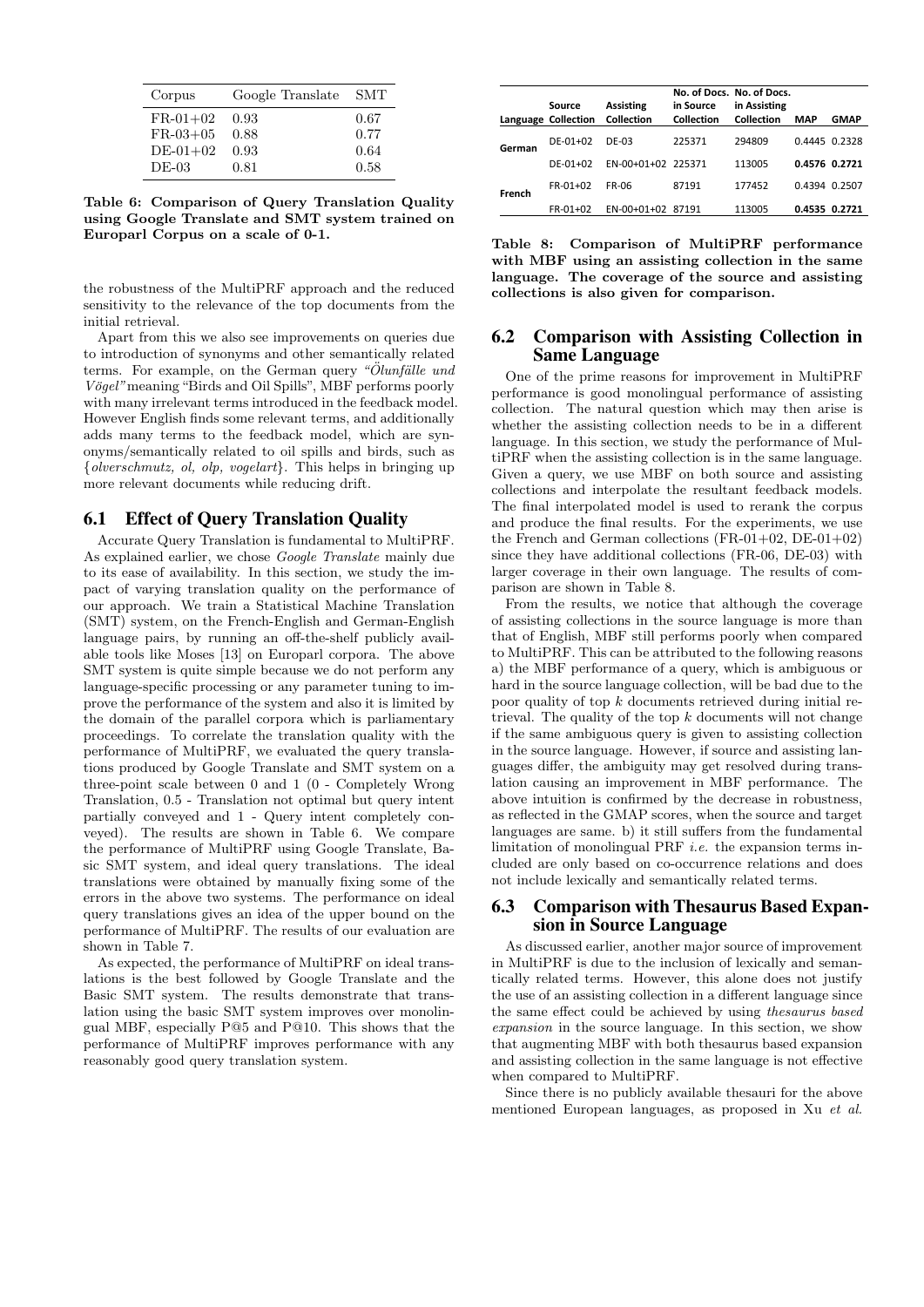|              | <b>MAP</b> |                           |                   |                      | P@5        |                           |                   | P@10                 |            |                    |                   | <b>GMAP</b>          |            |                           |                   |                      |
|--------------|------------|---------------------------|-------------------|----------------------|------------|---------------------------|-------------------|----------------------|------------|--------------------|-------------------|----------------------|------------|---------------------------|-------------------|----------------------|
|              | <b>MBF</b> | <b>MPRF</b><br><b>SMT</b> | <b>MPRF</b><br>GT | <b>MPRF</b><br>Ideal | <b>MBF</b> | <b>MPRF</b><br><b>SMT</b> | <b>MPRF</b><br>GT | <b>MPRF</b><br>Ideal | <b>MBF</b> | <b>MPRF</b><br>SMT | <b>MPRF</b><br>GT | <b>MPRF</b><br>Ideal | <b>MBF</b> | <b>MPRF</b><br><b>SMT</b> | <b>MPRF</b><br>GT | <b>MPRF</b><br>Ideal |
| FR-01+02     | 0.4342     | 0.4494                    | 0.4535            | 0.4633               | 0.4636     | 0.4818                    | 0.4818            | 0.4864               | 0.4068     | 0.4239             | 0.4386            | 0.4477               | 0.2395     | 0.245                     | 0.2721            | 0.2965               |
| FR-03+05     | 0.3529     | 0.3576                    | 0.3694            | 0.3762               | 0.4545     | 0.4707                    | 0.4768            | 0.4889               | 0.404      | 0.4141             | 0.4202            | 0.4323               | 0.1324     | 0.1329                    | 0.1411            | 0.1636               |
| DE-01+02     | 0.4229     | 0.4275                    | 0.4576            | 0.4639               | 0.5341     | 0.5523                    | 0.6               | 0.6                  | 0.4864     | 0.5125             | 0.5271            | 0.5386               | 0.2492     | 0.2032                    | 0.2721            | 0.2816               |
| <b>DE-03</b> | 0.4274     | 0.4236                    | 0.4355            | 0.4388               | 0.5098     | 0.5294                    | 0.5412            | 0.5451               | 0.4784     | 0.4863             | 0.498             | 0.4922               | 0.1243     | 0.1225                    | 0.1771            | 0.1981               |

Table 7: Results comparing the performance of MultiPRF approach over the baseline MBF approach with Google Translate and another SMT system trained using Europarl corpus.

[31], we learn a probabilistic thesaurus  $P_{L\rightarrow L}$ , in source language  $L$ , from the probabilistic bi-lingual dictionaries in  $L$ -English  $P_{L\to E}$  and English-L  $P_{E\to L}$ . Given two words  $s_1$ and  $s_2$  in source language L and e is a word in English  $(E)$ ,  $P_{L\rightarrow L}$  is given by:

$$
P_{L \to L}(s_2|s_1) = \sum_{\forall e \in E} P_{L \to L}(s_2, e|s_1)
$$
  
= 
$$
\sum_{\forall e \in E} P_{E \to L}(s_2|e) \cdot P_{L \to E}(e|s_1)
$$

(Assuming  $s_2$ ,  $s_1$  are independent given  $e$ )

Lexically and semantically related words like morphological variants and synonyms have a high probability score in  $P_{L\rightarrow L}$  since they usually map to the same word in the target language. Given a query, we initially run MBF in the source language and let  $\Theta_L^F$  be the resultant feedback model. Later, we use the probabilistic thesauri to expand the feedback model as follows:

$$
P(f|\Theta_L^{The saurus}) = \sum_{\forall s \in S} P_{L \to L}(f|s) \cdot P(s|\Theta_L^F)
$$

The above step includes morphological variants and synonyms for the terms in the feedback model. The final model is obtained by interpolating the  $\Theta_L^{The saurus}$  with the MBF model  $\Theta_L^F$  as shown in Equation 3.

For the above experiments, we use the FR-01+02 and DE-01+02 French and German collections. The results of comparison is shown in Figure 2. It shows that MBF with both thesaurus based expansion and assisting collection in the source language does not perform as well as MultiPRF. MultiPRF automatically combines the advantage of PRF in two different collections and thesaurus based expansion. This addresses the fundamental limitations of MBF and results in an improvement of both retrieval performance and robustness.

# 7. CONCLUSION AND FUTURE WORK

We presented a novel approach to PRF called Multilingual PRF in which the performance of PRF in a language is improved by taking the help of another language collection. We also showed that MultiPRF addresses the fundamental limitations of monolingual PRF,  $viz.$ , (i) the inability to include term associations based on lexical and semantic relationships and (ii) sensitivity to the performance of the initial retrieval algorithm. Experiments on standard CLEF



Figure 2: MAP score comparison of MultiPRF and MBF with assisting collection in same language and Thesaurus Based Expansion. In MBF experiments, FR-06 and DE-03 were used as assisting collections for French and German respectively.

collections across a wide range of language pairs with varied degree of familial relationships show that MultiPRF consistently and significantly outperforms monolingual PRF both in terms of robustness and retrieval accuracy. Our error analysis pointed to the following contributing factors: (i) inaccuracies in query translation including the presence of out-of-vocabulary terms, (ii) poor retrieval on English query, and in a few rare cases, (iii) inaccuracy in the back translation. We feel we have taken only the first step towards a direction of work with rich potential, viz. how a language can help another with respect to pseudo-relevance feedback.

As part of future work, we plan to vary the assisting language and study its effect on MultiPRF performance. Also, we would like to remove the dependence of MultiPRF approach on availability of parallel corpora in the assisting language.

# 8. REFERENCES

- [1] G. Amati, C. Carpineto, and G. Romano. Query Difficulty, Robustness, and Selective Application of Query Expansion. In ECIR '04, Sunderland, UK, pages 127–137, 2004.
- [2] A. Berger and J. D. Lafferty. Information Retrieval as Statistical Translation. In SIGIR '99, pages 222–229, Berkeley, USA, 1999. ACM.